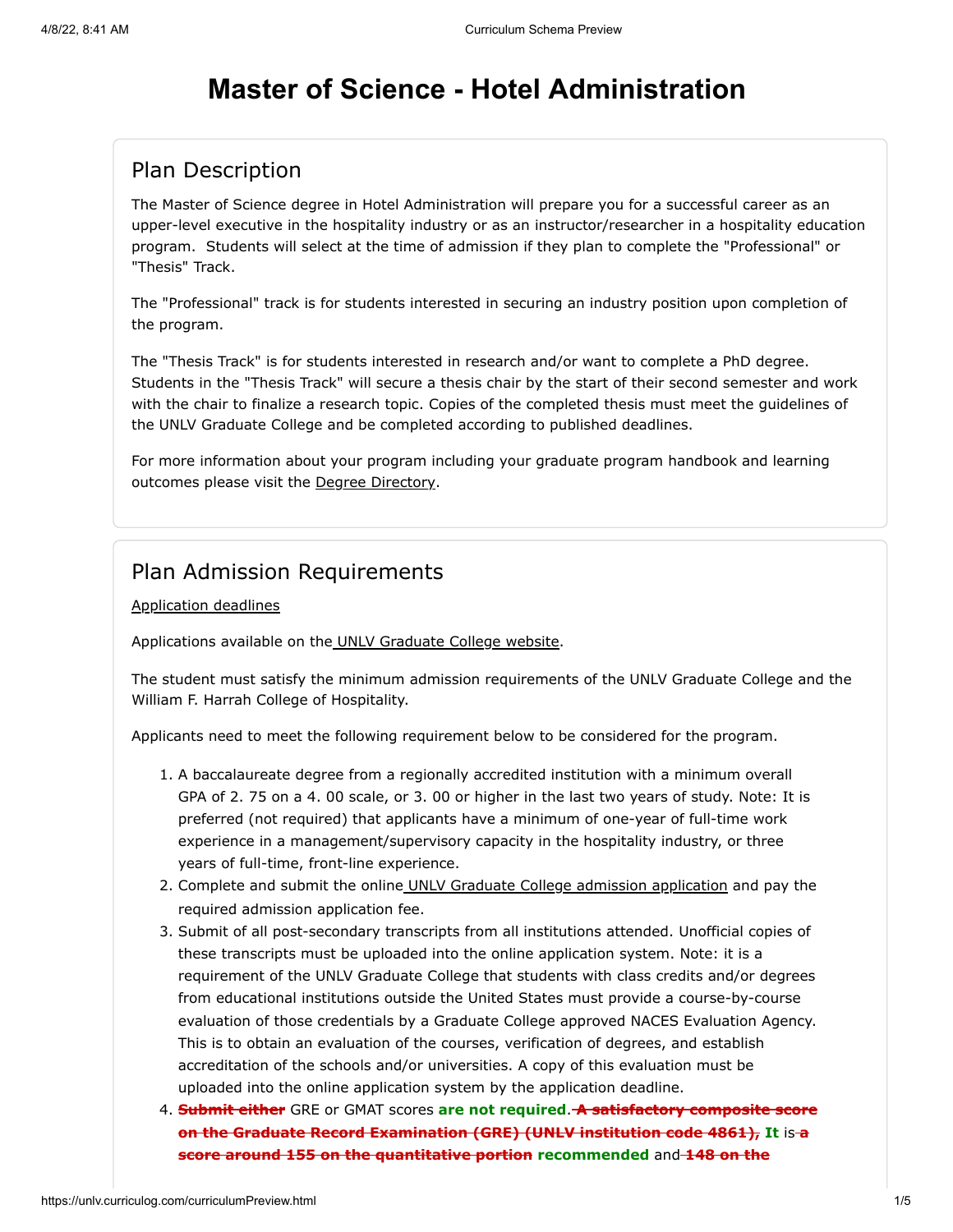**verbal portion of the exam. Or, the Graduate Management Admissions Test (GMAT) (UNLV institution code 71T, Harrah College of Hospitality College code 71T-TD-68), is a score around 550 with at least 25% on the verbal portion. Applicants are required to submit exams scores that have been completed within the last 5-years by the can strengthen an applicants's** application **deadline**.

- 5. [International applicants must complete the requirements listed in the UNLV English](https://www.unlv.edu/graduatecollege/English-proficiency) Proficiency page.
- 6. Submit a Statement of Purpose (approximately 500 words) that outlines your career goals and how your hospitality employment background has prepared you for graduate study.
- 7. Submit two letters of recommendation. It is highly recommended that one letter is from a supervisor of an internship experience and one from a college faculty member. If the applicant has been out of school for a while and is no longer in touch with faculty members, letters from two employers will suffice.
- 8. Submit a resume that outlines internships, full-time jobs, and leadership experiences (i. e. officer in a club/organization, undergraduate research, mentoring programs, and volunteer/community service). Resumes should be one to two pages.

[All domestic and international applicants must review and follow the Graduate College Admission and](https://www.unlv.edu/graduatecollege/futurestudents) Registration Requirements: All application documents must be submitted through the online application system by the application deadline.

If an applicant has questions about the application process, please email mygradfuture@unlv. edu for assistance from one of the staff members in the Hospitality Office of Graduate Programs. If admission is offered to an international applicant who is requesting F-1 or J-1 visa eligibility documents is required to submit Proof of Funding documentation.

*Students are accepted into a degree program as described in the Graduate Catalog. The faculty and corresponding sub-disciplines and sub-plans within the described programs are subject to change at any time.*

## Plan Requirements

See Subplan Requirements below:

[Subplan 1: Thesis Track](#page-1-0)

[Subplan 2: Professional Track](#page-3-0)

# Subplan 1 Requirements: Thesis Track

<span id="page-1-0"></span>Total Credits Required: 31

## Course Requirements

# Required Courses – Credits: 16

Complete 16 credits by completing all of the following courses: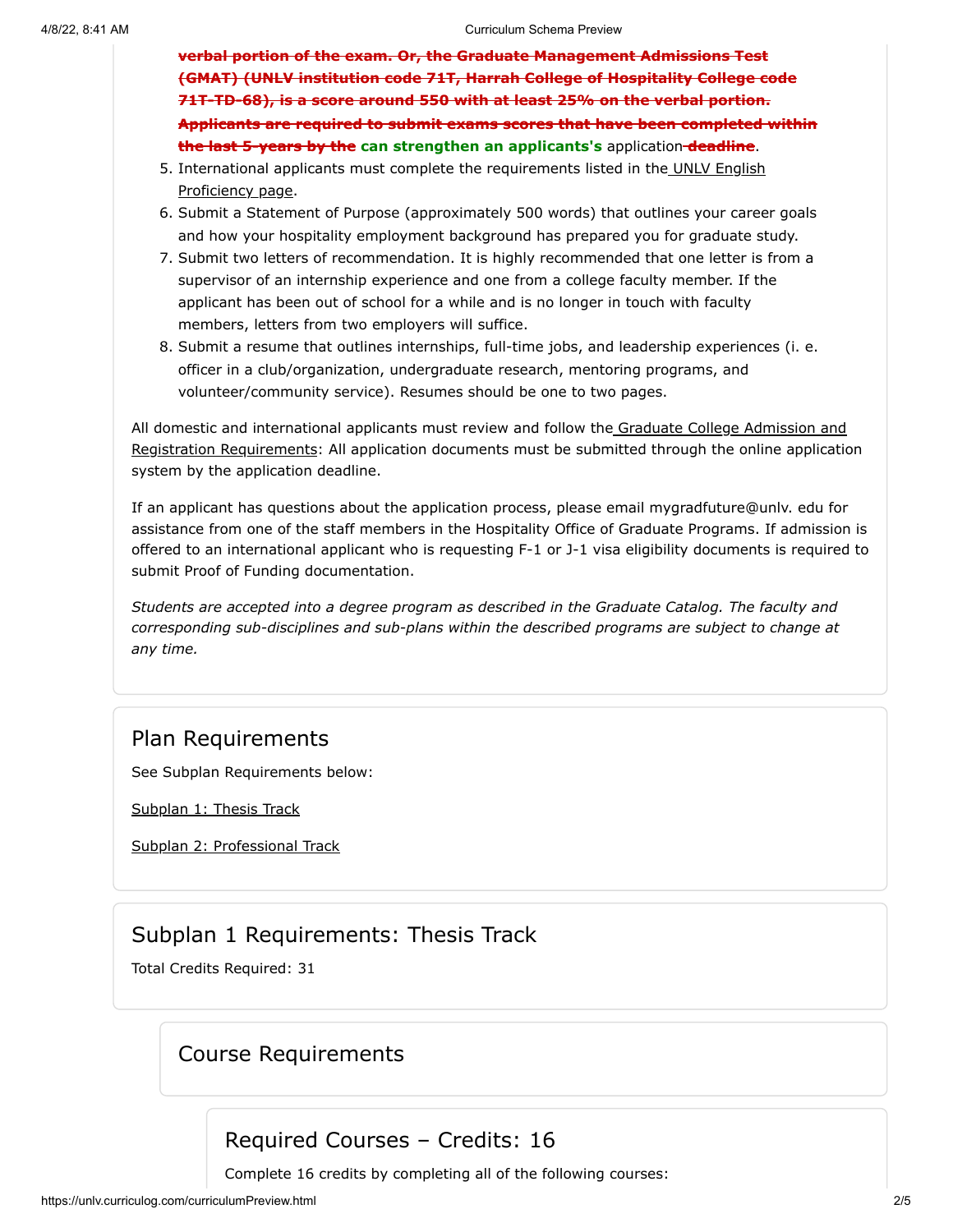#### 4/8/22, 8:41 AM Curriculum Schema Preview

- HOA 701 Hospitality Industry Overview
- HOA 734 Research Methods for Industry & Academia
- HOA 742 Marketing Practices: Leading During Times of Change
- HOA 752 Advanced Hospitality Management I: Legal & Ethical Human Resources Management
- HOA 753 Advanced Hospitality Management II: Financial Literacy and Revenue Optimization
- HOA 768 Hospitality Leadership I: Change Management and Ethics
- HOA 769 Hospitality Leadership II: Emotional Intelligence and Leadership Competencies
- HOA 776 Current Issues in Hospitality and Tourism

### Research Methods Requirement - Credits: 3

HOA 735 Research Methodology 3

### Statistics Requirement - Credits: 3

Students must complete a 3-credit Statistics course. It is recommended for students to complete HOA 730 or an equivalent course per advisor's approval.

### Culminating Experience Requirement – Credits: 3

• HOA 786 Culminating Experience

Thesis – Credits: 6

HOA 789R Thesis  $3 - 6$ 

### Degree Requirements

1. Successfully complete a minimum of 31 graduate-level credits, of which no less than 24 are in Hotel Administration. This allows for a variety of supplemental tracks including business and education. At least 27 credits must be at the 700-level.

2. An oral examination is required of all students completing this track.

3. Successfully complete any conditional coursework outlined at the time of admission prior to graduation. It is preferred that any conditional coursework is completed in the first semester.

4. In consultation with their advisor, a student will organize a thesis committee of at least three departmental members and a fourth member from outside the department, known as the Graduate College Representative. An additional committee member may be added at the student and department's discretion. Please see Graduate College policy for committee appointment guidelines.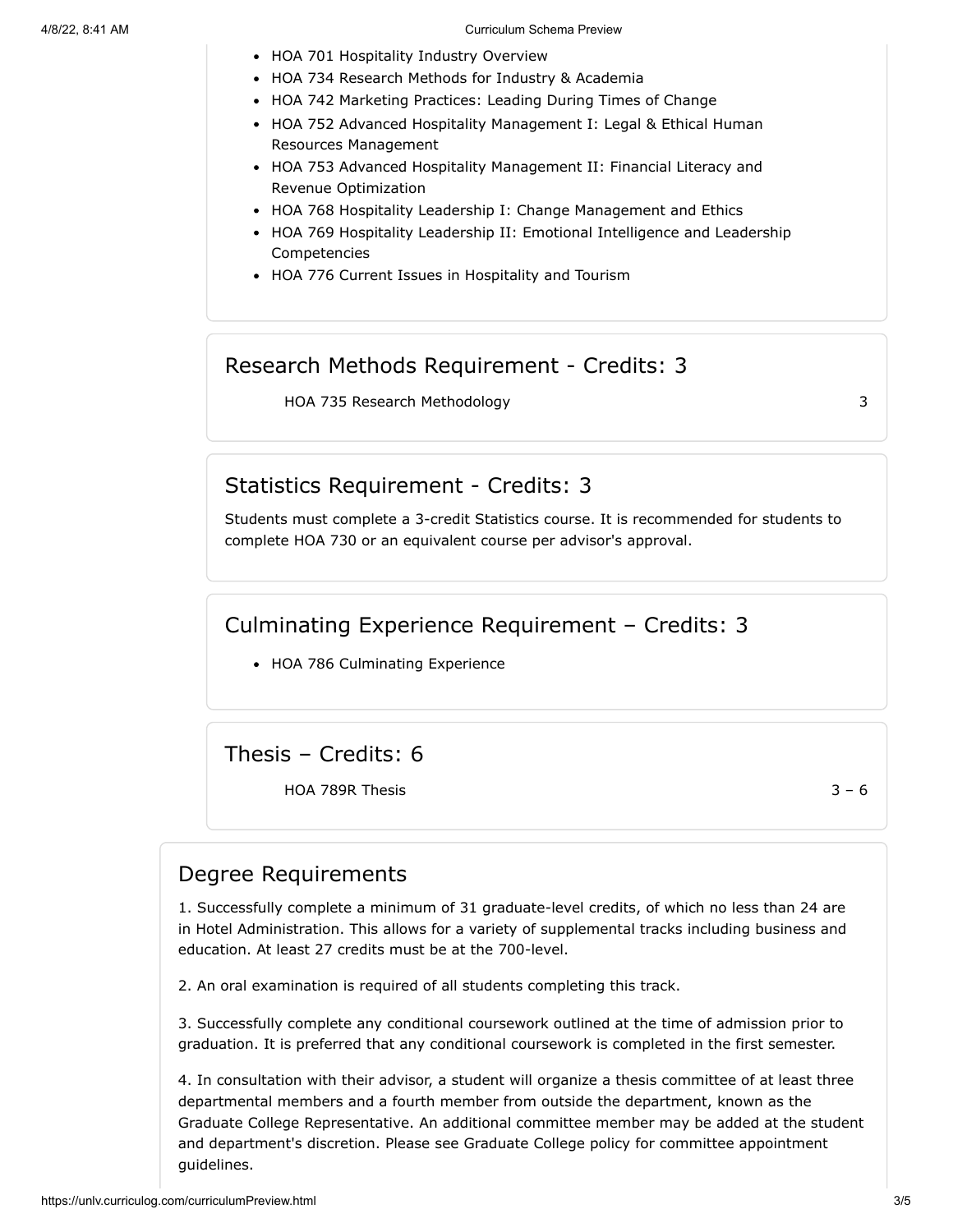5. Students are encouraged to complete an internship during the summer term between their first year and second year in the program. International students must receive approval to be on CPT before starting an internship experience. All internships must be secure directly by the student and carries no academic credit.

## Graduation Requirements

The student must submit all required forms to the Graduate College as well as apply for graduation up to two semesters prior to completing their degree requirements.

The student must submit and successfully defend their thesis by the posted deadline. The defense must be advertised and is open to the public. After the thesis defense, the student must electronically submit a properly formatted pdf copy of their thesis to the Graduate College for format check. Once the thesis format has been approved by the Graduate College, the student will submit the approved electronic version to ProQuest. Deadlines for thesis defenses, format check submissions, and the final ProQuest submission can be [found](https://www.unlv.edu/graduatecollege/graduation-deadlines) here.

# Subplan 2 Requirements: Professional Track

<span id="page-3-0"></span>Total Credits Required: 31

# Course Requirements

## Required Courses – Credits: 16

Complete 16 credits by completing all of the following courses:

- HOA 701 Hospitality Industry Overview
- HOA 734 Research Methods for Industry & Academia
- HOA 742 Marketing Practices: Leading During Times of Change
- HOA 752 Advanced Hospitality Management I: Legal & Ethical Human Resources Management
- HOA 753 Advanced Hospitality Management II: Financial Literacy and Revenue Optimization
- HOA 768 Hospitality Leadership I: Change Management and Ethics
- HOA 769 Hospitality Leadership II: Emotional Intelligence and Leadership Competencies
- HOA 776 Current Issues in Hospitality and Tourism

## Statistics Requirement - Credits: 3

Students must complete a 3-credit Statistics course. It is recommended for students to complete HOA 730 or an equivalent course per advisor's approval.